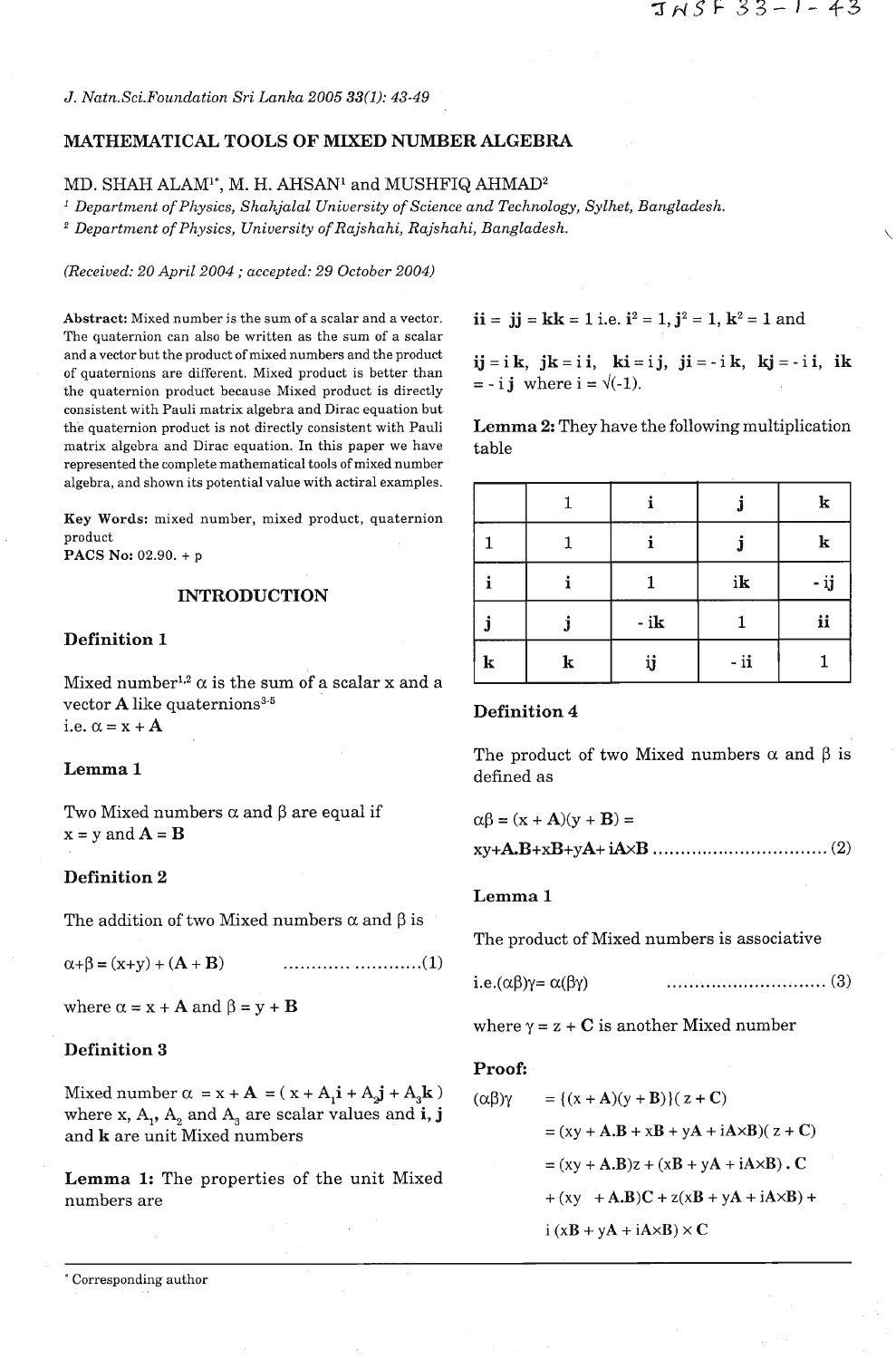## **Definition 6**

If  $\alpha = x + A$  and  $\beta = y + B$  then, the adjoint of  $\alpha$ , denoted by  $\alpha^*$ , is defined by

$$
\alpha^* = \mathbf{x} - \mathbf{A} \tag{5}
$$

## **Lemma 1**

The adjoint in  $\alpha$  satisfies

| $(i) \alpha^{**} = \alpha$ |  |  |
|----------------------------|--|--|
|                            |  |  |

(iii) (a PI\* = P\*a\* ................................ **(8)** 

### **Lemma 2**

| Scalar( $\alpha$ ) = ( $\alpha$ + $\alpha$ <sup>*</sup> )/2 |  |
|-------------------------------------------------------------|--|
| $\text{Vector}(\alpha) = (\alpha - \alpha^*)/2$             |  |

## **Definition** 7

The Norm of a Mixed number  $\alpha$  is

$$
N(\alpha) = \alpha \alpha^* = (x + A)(x - A)
$$
  
= (x<sup>2</sup> – A.A + xA – xA – iA×A)  
= (x<sup>2</sup> – A<sup>2</sup>)

Where A is the magnitude of the vector **A** 

or, N(a) = (x2 - A2) ............................... (11)

It fulfils the requirement that

N(ap) = N(a) N(P) .............................. (12)

#### **Definition 8**

The inverse of a Mixed number  $\alpha^1$  is given by

a-l = (X - A)/(x2 - A2) .............................. (13)

**Proof:** 

 $\alpha \alpha^{-1} = 1$ 

or, 
$$
\alpha^{-1} = 1/\alpha = 1/(x + A)
$$

 $= (x - A) / (x + A) (x - A)$ 

 $= xyz + (A.B)z + xB.C + yA.C + i(AxB) .C$  $+ xyC + (A.B)C + zxB + yzA + i z(A \times B)$ + ix  $(\mathbf{B} \times \mathbf{C})$  + i y( $\mathbf{A} \times \mathbf{C}$ ) – ( $\mathbf{A} \times \mathbf{B}$ )  $\times \mathbf{C}$  $= xyz + (A.B)z + xB.C + yA.C + i(A \times B).C$  $+ xyC + (A.B)C + zxB + yzA$  $+$ i z(A×B) + ix (B×C) + i y(A×C) – B(A.C)  $+ A(B.C)$  $= x\{yz + B.C + yC + zB + i (B \times C)\}\$  $+A \{yz + (B.C)\} + yA.C + i y(A \times C)$  $+(A.B)z + i z(AxB) + iA. (B \times C)$  $+{-A\times(B\times C)}$ [ using  $(A.B)C - B(A.C) = -A \times (B \times C)$ ]  $= x\{yz + B.C + yC + zB + i (B \times C)\}\$ + A { $yz + B.C + yC + zB + i (B \times C)$ } [ using  $yA.C + i y(A \times C) = y AC$ ,  $(A.B)z$  $+$  i z( $A \times B$ ) = z AB, iA.  $(B \times C) - A \times (B \times C) = i \{A \cdot (B \times C) +$  $i A \times (B \times C)$  =  $i A (B \times C)$  $=(x+A)$  {yz + **B.C** + y**C** + z**B** + i (**B**×**C**)}  $=(x+A){ (y+B)(z+C)}$  $= \alpha(\beta\gamma)$ 

or,  $(\alpha\beta)\gamma = \alpha(\beta\gamma)$ 

## **Definition 5**

Taking  $x = y = 0$  we get from equation (2)

AQB =A.B + **iAxB** ................................ (4)

[The symbol  $\otimes$  is chosen for Mixed product.]

This product is called Mixed product of vectors.<sup>6</sup> Mixed product is directly consistent with Pauli matrix algebra and Dirac equation but the quternion product is not directly consistent with Pauli matrix algebra and Dirac equation.<sup>7</sup> Therefore, Mixed product is better than quaternion product.<sup>7</sup>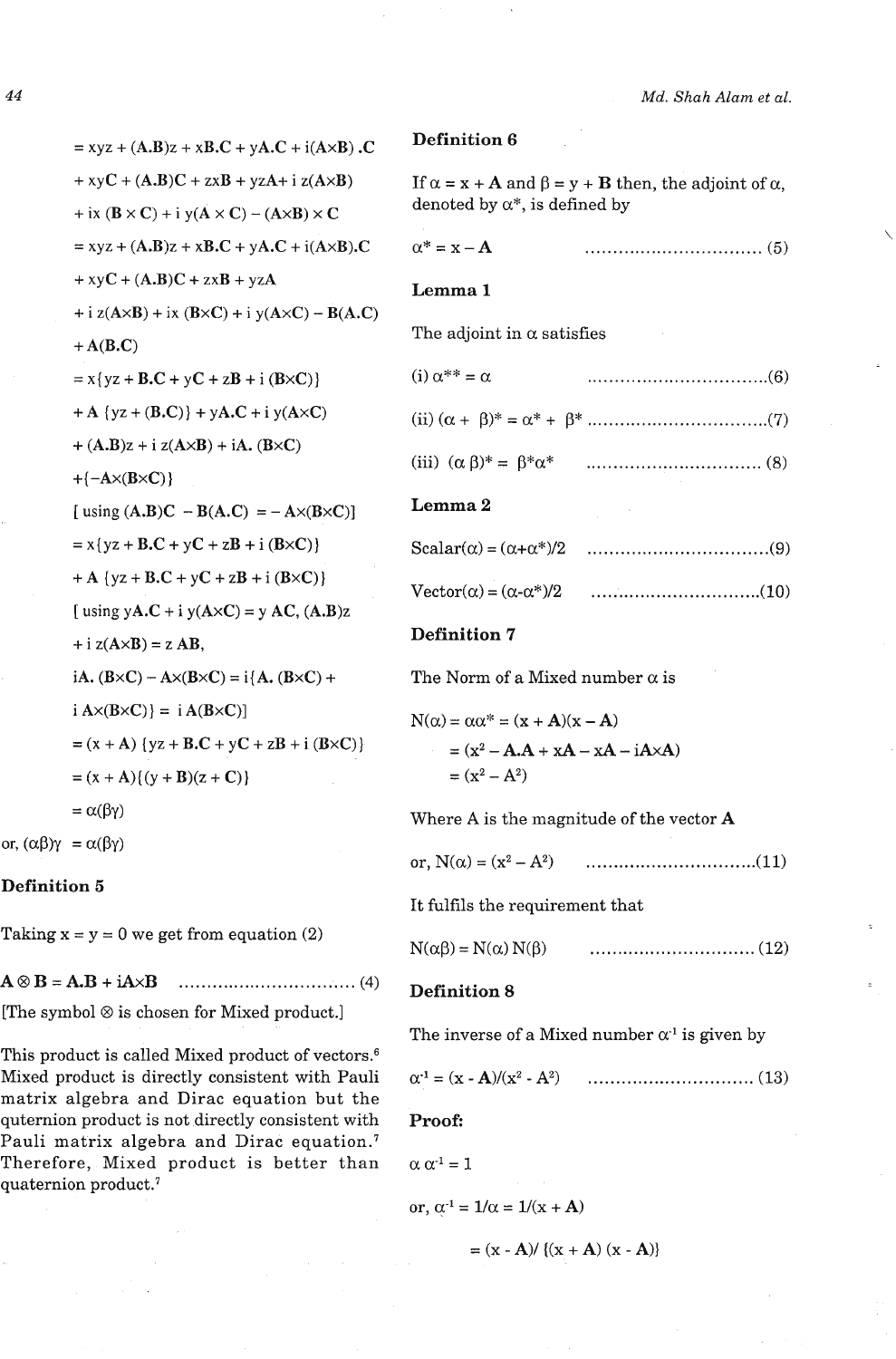*Mathematical Tools of Mixed Number Algebra* 

 $= (x - A)/(x^2 - A^2)$ or,  $\alpha^{-1} = (x - A)/(x^2 - A^2)$ 

#### PROPERTIES OF MIXED NUMBER

#### Mixed number forms a ring

Mixed number satisfies the following conditions

(i) Additive Associativity: For all  $\alpha$ ,  $\beta$ ,  $\gamma \in S$ ,  $(\alpha + \beta) + \gamma = \alpha + (\beta + \gamma)$ .

(ii) Additive Commutativity: For all  $\alpha, \beta \in S$ ,  $(\alpha + \beta) = (\beta + \alpha)$ .

(iii) Additive identity: There exists an element  $0 \in S$  such that For all  $\alpha$  $\in$  S, 0 +  $\alpha$  =  $\alpha$  + 0.

(iv) Additive inverse: For every  $\alpha \in S$  there exists an element  $-\alpha \in S$  such that  $\alpha + (-\alpha) = (-\alpha) + \alpha = 0.$ 

(v) Multiplicative associativity: For all  $\alpha$ ,  $\beta$ ,  $\gamma \in S$ ,  $(\alpha \beta)$   $\gamma = \alpha (\beta \gamma)$ .

(vi) Left and right distributivity: For all  $\alpha$ ,  $\beta$ ,  $\gamma \in S$ ,  $\alpha(\beta + \gamma) = \alpha\beta + \alpha\gamma$  and  $(\beta + \gamma)\alpha = \beta \alpha + \gamma\alpha$ 

Therefore, Mixed number forms a ring.

# Mixed number forms a division algebra or skew field

Mixed number satisfies the following conditions also

(i) Multiplicative identity: there exists an element  $1 \in S$  not equals to zero such that for all  $\alpha \in S$ ,  $1\alpha = \alpha 1 = \alpha$ 

(ii) Multiplicative inverse: For every  $\alpha \in S$  not equals to 0, there exists  $\alpha^{-1} \in S$  such that  $\alpha\ \alpha^{\scriptscriptstyle -1}=\alpha^{\scriptscriptstyle -1}\alpha=1.$ 

Therefore, Mixed number forms a division algebra or skew field.

## Mixed number does not form a field

The multiplication of Mixed numbers is noncommutative i.e.  $\alpha \beta \neq \beta \alpha$ .

Therefore, Mixed number does not form a field.

## APPLICATIONS OF MIXED NUMBER

# Applications of Mixed number in Quantum Mechanics

We could derive<sup>8</sup> the displacement operator, vector differential operator, angular momentum operator and Klein-Gordon equation in terms of Mixed number. Therefore we can conclude that Mixed number is successfully used in Quantum Mechanics.

#### Displacement operator

The Mixed number displacement operator can be written as

$$
\mathbf{r}_{\mathbf{m}} = (0 + \mathbf{x}\mathbf{i} + \mathbf{y}\mathbf{j} + \mathbf{z}\mathbf{k})
$$

or, 
$$
r_m = x\mathbf{i} + y\mathbf{j} + z\mathbf{k}
$$
 ....... (14)

Using equation (2) and (14) we can write

$$
(\mathbf{r}_{\mathrm{m}})(\mathbf{r}_{\mathrm{m}}) = (0 + x\mathbf{i} + y\mathbf{j} + z\mathbf{k})(0 + x\mathbf{i} + y\mathbf{j} + z\mathbf{k})
$$
  
= 0 + (x\mathbf{i} + y\mathbf{j} + z\mathbf{k}). (x\mathbf{i} + y\mathbf{j} + z\mathbf{k})  
+ i(x\mathbf{i} + y\mathbf{j} + z\mathbf{k}) \times (x\mathbf{i} + y\mathbf{j} + z\mathbf{k})  
= x<sup>2</sup> + y<sup>2</sup> + z<sup>2</sup> = r<sup>2</sup>

or, (rm)( rm) = r2 ................................ **(15)** 

## Vector differential operator

The Mixed number vector differential operator can be written as

 $\nabla_{\mathbf{w}} = \{0 + \mathbf{i}(\partial/\partial x) + \mathbf{j}(\partial/\partial y) + \mathbf{k}(\partial/\partial z)\}\$ 

or, 
$$
\nabla_{\mathbf{m}} = \mathbf{i}(\partial/\partial \mathbf{x}) + \mathbf{j}(\partial/\partial \mathbf{y}) + \mathbf{k}(\partial/\partial \mathbf{z})
$$
 ....... (16)

Using equation (2) and (16) we can write

 $(\nabla_{\mathbf{m}})(\nabla_{\mathbf{m}}) = \{0 + \mathbf{i}(\partial/\partial x) + \mathbf{j}(\partial/\partial y) + \mathbf{k}(\partial/\partial z)\}\$  ${0 + i(\partial/\partial x) + j(\partial/\partial y) + k(\partial/\partial z)}$ 

or,  $(\nabla_{\mathbf{m}})(\nabla_{\mathbf{m}}) = {\mathbf{i}(\partial/\partial \mathbf{x}) + \mathbf{j}(\partial/\partial \mathbf{y}) + \mathbf{k}(\partial/\partial \mathbf{z})}.$  $\{ \mathbf{i}(\partial/\partial x) + \mathbf{j}(\partial/\partial y) + \mathbf{k}(\partial/\partial z) \}$ 

+ i{  $\mathbf{i}(\partial/\partial x)$  +  $\mathbf{j}(\partial/\partial y)$  +  $\mathbf{k}(\partial/\partial z)$  }x{  $\mathbf{i}(\partial/\partial x)$  +  $\mathbf{j}(\partial/\partial y)$ . +  $\mathbf{k}(\partial/\partial z)$ }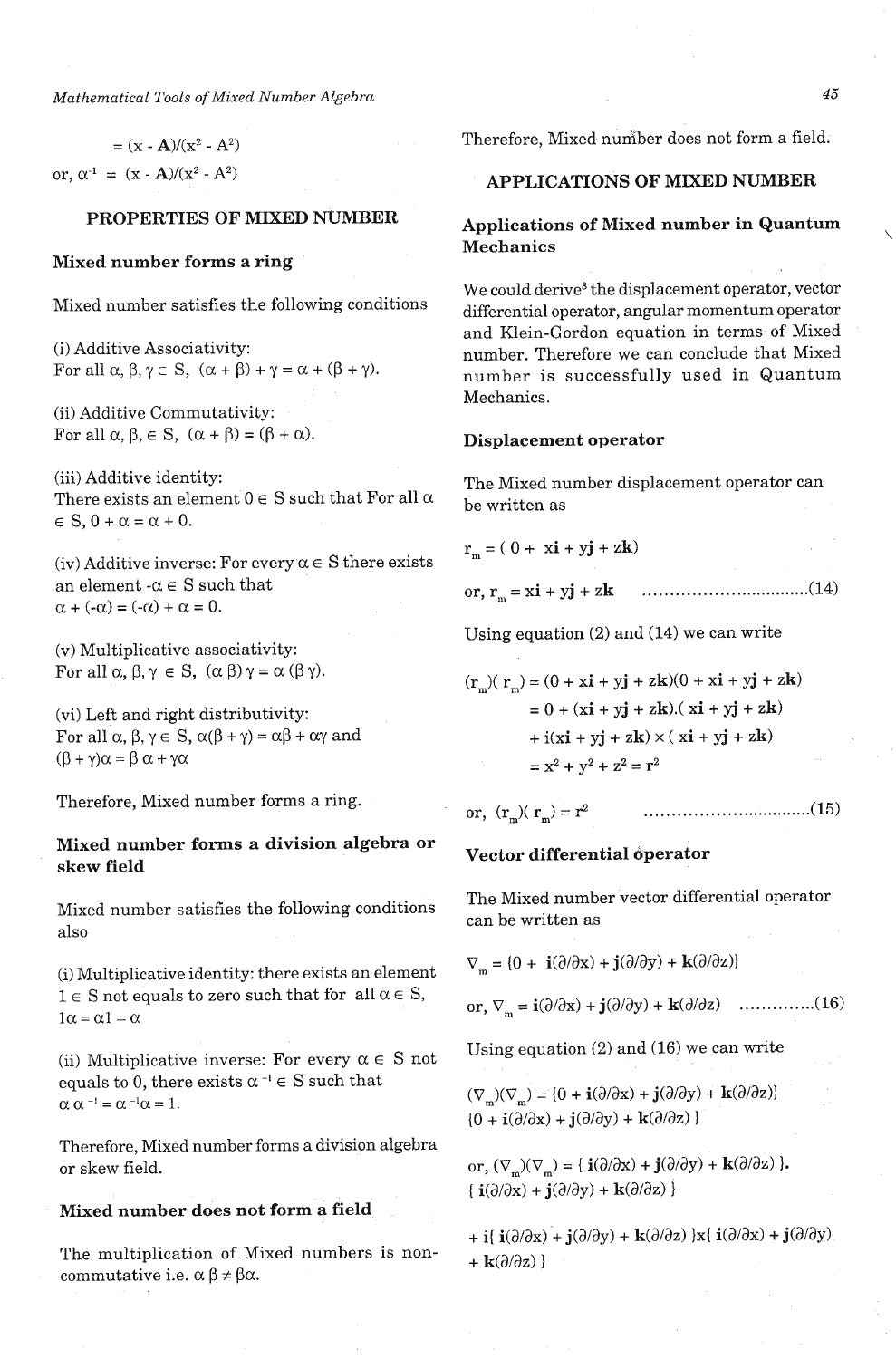*46 Md. Shah Alam et al.* 

or,  $(\nabla_{\mathbf{w}})(\nabla_{\mathbf{w}}) = (\partial^2/\partial x^2) + (\partial^2/\partial y^2) + (\partial^2/\partial z^2)$  Proof: or, (VIIl>(VI,,> = V2 ................................ (17) (L~ L~ + L~ L~) = [i(z(a/ay) - ~(a~az))] [ j(x(a/az)

We know that the angular momentum operator we know that the angular momentum operator<br>of conventional quantum mechanics is

$$
L_x = i\{z(\partial/\partial y) - y(\partial/\partial z)\}
$$
  
\n
$$
L_y = i\{x(\partial/\partial z) - z(\partial/\partial x)\}
$$
.................(18)  
\n
$$
L_z = i\{y(\partial/\partial x) - x(\partial/\partial y)\}
$$
  
\n[Considering  $\hbar = 1$ ]

In order to discuss the angular momentum operator in terms of Mixed number we should modify the equation (18) such as

 $L_x = i\{z(\partial/\partial y) - y(\partial/\partial z)\}\$ 

 $L_z = \mathbf{k}{y(\partial/\partial x) - x(\partial/\partial y)}$ 

Where L = Lx + Ly + LZ ............................ ....(20)

The commutation relations of the angular momentum operator of conventional quantum mechanics are [91

 $[\mathbf{L}_{_{\mathbf{x}}}$  ,  $\mathbf{L}_{_{\mathbf{y}}}] = \mathrm{i} \mathbf{L}_{_{\mathbf{z}}}$   $\begin{bmatrix} \end{bmatrix}$ [Ly , LZ] = iLx ............................... .(21) Klein-Gordon Equation  $[L_z, L_x] = iL_y$  The Klein-Gordon equation of conventional

[Considering $\hbar = 1$ ]

Using equation (19) the commutation relations of the angular momentum operators in terms of In terms of Mixed number equation (23) can be Mixed number can be written as written as

$$
(L_x L_y + L_y L_x) = iL_z
$$
  
\n
$$
(L_y L_z + L_z L_y) = iL_x
$$
  
\n
$$
(L_z L_x + L_x L_z) = iL_y
$$
 (22)

[Considering  $\hbar = 1$ ]

Where  $\nabla^2$  is the Laplacian operator.<br>Where  $\nabla^2$  is the Laplacian operator.

Angular Momentum operator Using the properties of the unique Mixed numbers we get

 $- z(\partial/\partial x)$ ] - ik $\{x(\partial/\partial z) - z(\partial/\partial x)\} \{z(\partial/\partial y) - y(\partial/\partial z)\}$ 

or,  $(L, L, + L, L) = i\mathbf{k}$  [ ${z(\partial/\partial y) - y(\partial/\partial z)}{x(\partial/\partial z)}$  $- z(\partial/\partial x)$  -  $\{x(\partial/\partial z) - z(\partial/\partial x)\}\{z(\partial/\partial y) - y(\partial/\partial z)\}\}$ 

or,  $(L_x L_y + L_y L_z) = i\mathbf{k}$  [{ $z(\partial/\partial y)$ }{ $x(\partial/\partial z)$ } -{ $z(\partial/\partial y)z(\partial/\partial x)$ } - { $y(\partial/\partial z)$ } { $x(\partial/\partial z)$ } + {  $y(\partial/\partial z)$  {  $z(\partial/\partial x)$ } - { $x(\partial/\partial z)$ } { $z(\partial/\partial y)$ } +{ $x(\partial/\partial z)$ }{ $y(\partial/\partial z)$ } + { $z(\partial \partial x)$ }{ $z(\partial/\partial y)$ }  $-[z(\partial/\partial x)]{y(\partial/\partial z)}]$ 

or,  $(L_x L_y + L_y L_x) = ik (-xy(\partial^2/\partial z^2) + y(\partial/\partial x)$  $- x(\partial/\partial y) + xy(\partial^2/\partial z^2)$ 

or,  $(L_x L_y + L_y L_z) = i k(y(\partial/\partial x) - x(\partial/\partial y)) = i L_z$ 

[Using  $L_z = \mathbf{k}{y(\partial/\partial x) - x(\partial/\partial y)}$ ]

or, 
$$
(L_x L_y + L_y L_z) = iL_z
$$

Similarly we can show that

 $(L _{w} L _{z} + L _{w} L _{w}) = iL _{w}$ 

 $(L L L + L L L) = iL$ 

quantum mechanics is<sup>9</sup>

 ${\overline{V^2} - (1/c^2)(\partial^2/\partial t^2)}\Psi - (m^2c^2/2) \Psi = 0$  ............(23)

Where  $\mathbf{x} = (1/c)(\partial/\partial t)$ ,  $\mathbf{A} = \nabla$ ,  $\mathbf{B} = -\nabla$ ,  $z = -(m^2c^2)/\hbar^2$ ,  $C = 0$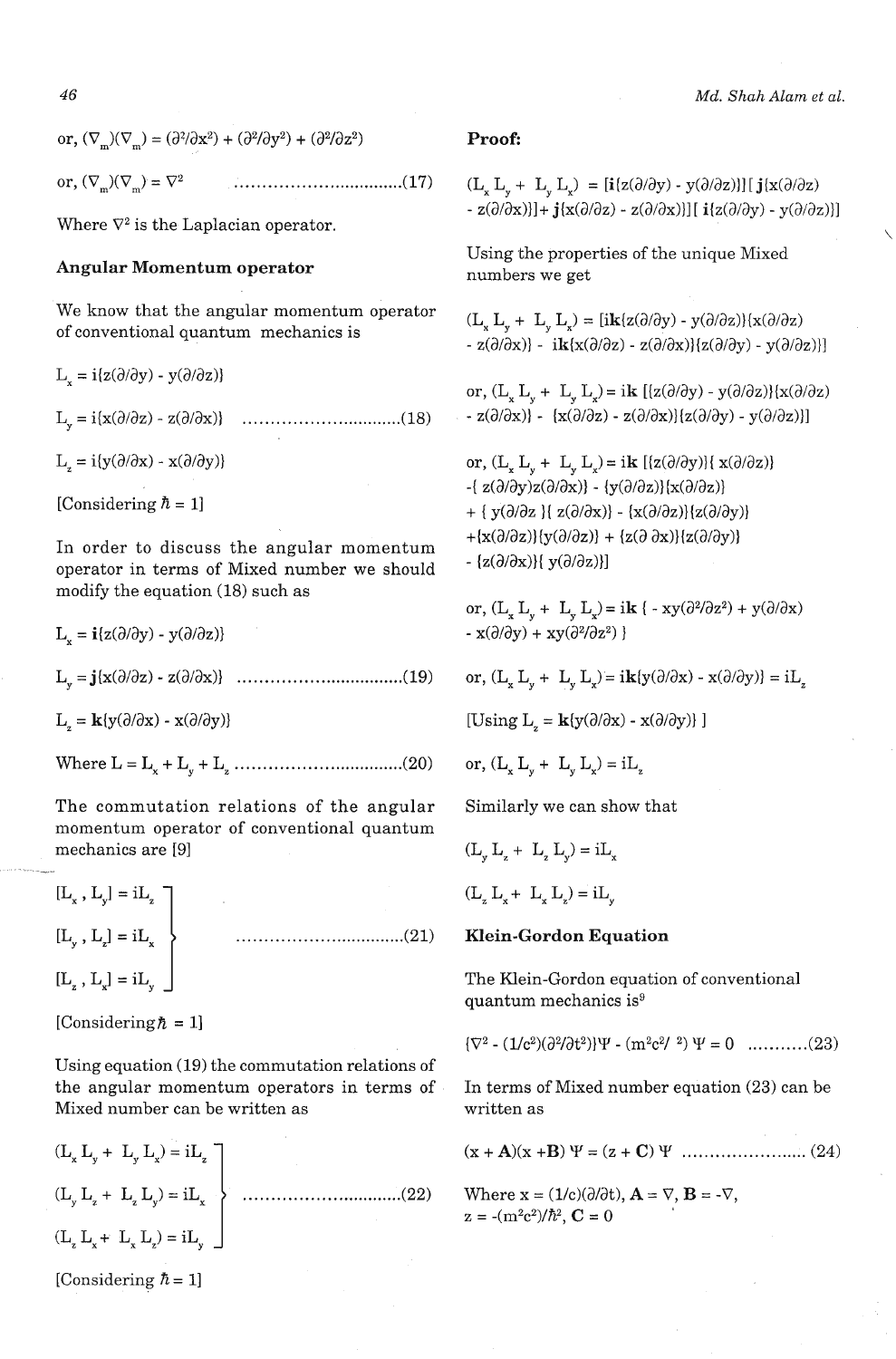## Proof:

According to mixed product equation (24) can be written as

 $(x^2 + A.B + xB + xA + i AxB) \Psi = (z + C) \dots (25)$ 

Putting the value of  $x$ ,  $A$ ,  $B$ ,  $z$  and  $C$  in equation (25) we get

 $( (1/c^2)(\partial^2/\partial t^2) - \nabla^2 -(1/c)(\partial/\partial t) \nabla + (1/c)(\partial/\partial t) \nabla$ -  $i\nabla x \nabla \Psi = -\{(m^2c^2)/\hbar^2\} \Psi$ 

or,  $\{(1/c^2)(\partial^2/\partial t^2) - \nabla^2 \} \Psi = -\{(m^2c^2)/\hbar^2\} \Psi$ 

or,  $\{\nabla^2 \cdot (1/c^2)(\partial^2/\partial t^2)\} \Psi - \{(m^2c^2)/\hbar^2\} \Psi = 0$ 

Which is exactly same as equation (23)

# Applications of Mixed number in Electrodynamics

Mixed number could be applied in dealing with differential operators. Maxwell's equations, The charge conservation law and The Lorentz force are clearly expressed by Mixed number.1° The electric and magnetic field in terms of scalar and vector potentials are also expressed by Mixed number.1° Therefore we can conclude that Mixed number is successfully used in Electrodynamics.

### In dealing with differential operators

In region of space where there is no charge or current, Maxwell's equation can be written as

(i)  $\nabla \cdot \mathbf{E} = 0$ (ii)  $\nabla \times \mathbf{E} = -(\partial \mathbf{B})/(\partial t)$  ................(26)

(iii)  $\nabla \cdot \mathbf{B} = 0$  (iv)  $\nabla \times \mathbf{B} = \mu_0 \varepsilon_0(\partial \mathbf{E})/(\partial t)$ 

From these equations it can be written as [Ill

 $\nabla^2 \mathbf{E} = \mu_0 \varepsilon_0 (\partial^2 \mathbf{E}) / (\partial t^2) \quad \dots \dots \dots \dots \dots \dots \dots \dots \dots \dots \dots \dots \dots \tag{27}$  $\nabla^2 \mathbf{B} = \mu_0 \varepsilon_0 (\partial^2 \mathbf{B}) / (\partial t^2)$ 

Using equation (5) and (26) we can write

 $\nabla \otimes \mathbf{E} = \nabla \cdot \mathbf{E} + i \nabla \times \mathbf{E}$  $= 0 + \{-i(\partial \mathbf{B})/(\partial t)\}\$ 

or, 
$$
\nabla \otimes \mathbf{E} = -\mathbf{i}(\partial \mathbf{B})/(\partial t)
$$
 ....... (28)

or,  $\nabla \otimes (\nabla \otimes \mathbf{E}) = \nabla \otimes (-i(\partial \mathbf{B})/(\partial t))$  $= -i(\partial/\partial t)$  { $\nabla \otimes \mathbf{B}$ }  $= -i(\partial/\partial t) \{ \nabla \cdot \mathbf{B} + i \nabla \times \mathbf{B} \}$  $= -i(\partial/\partial t)\{0 + i\mu_0 \varepsilon_0(\partial \mathbf{E})/(\partial t)\}\$ 

It can be shown that  $\nabla \otimes (\nabla \otimes \mathbf{E}) = \nabla^2 \mathbf{E}$ ........... (30)

From equation (29) and (30) we can write

$$
\nabla^2 \mathbf{E} = \mu_0 \varepsilon_0 (\partial^2 \mathbf{E}) / (\partial t^2)
$$

which is exactly same as shown in equation (27)

Similarly using mixed product it can also be shown that

 $\nabla^2 \mathbf{B} = \mu_0 \varepsilon_0 (\partial^2 \mathbf{B}) / (\partial t^2)$ 

Therefore mixed product can be used successfully in dealing with differential operators.

#### The Maxwell's equations.

Let us consider (  $0 + iE$  ), (  $0 + B$  ) and ( $\partial/\partial t + \nabla$  ) are mixed numbers, where E is the electric field,  $\bf{B}$  is the magnetic field,  $\nabla$  is the vector differential operator and i is an imaginary number. Using equation (2), Grassman even product<sup>12</sup> and Grassman odd product,<sup>12</sup> Maxwell's equations can be written as<sup>10</sup>

even( $\partial/\partial t$  +  $\nabla$ ,  $0$  +  $\bf{B}$ ) -odd ( $\partial/\partial t$  +  $\nabla$ ,  $o$  +  $i\bf{E}$ )  $= (0 + 0)$ 

even<br>(d/dt +  $\nabla$ , 0 -  ${\bf E}$ ) -odd (d/dt +<br>  $\nabla$ , o + i ${\bf B}$ )  $= 4\pi(-\rho + J)$ 

where,  $even(\alpha, \beta) = \alpha\beta + \beta\alpha$ 2

and odd  $(\alpha, \beta) = \frac{\alpha\beta - \beta\alpha}{2}$ 

The Conservation Laws

The Mathematical expression of conservation of charge is

v.J=-ap~at ................................ (33)

In terms of Mixed number the equation (33) can be written as<sup>10</sup>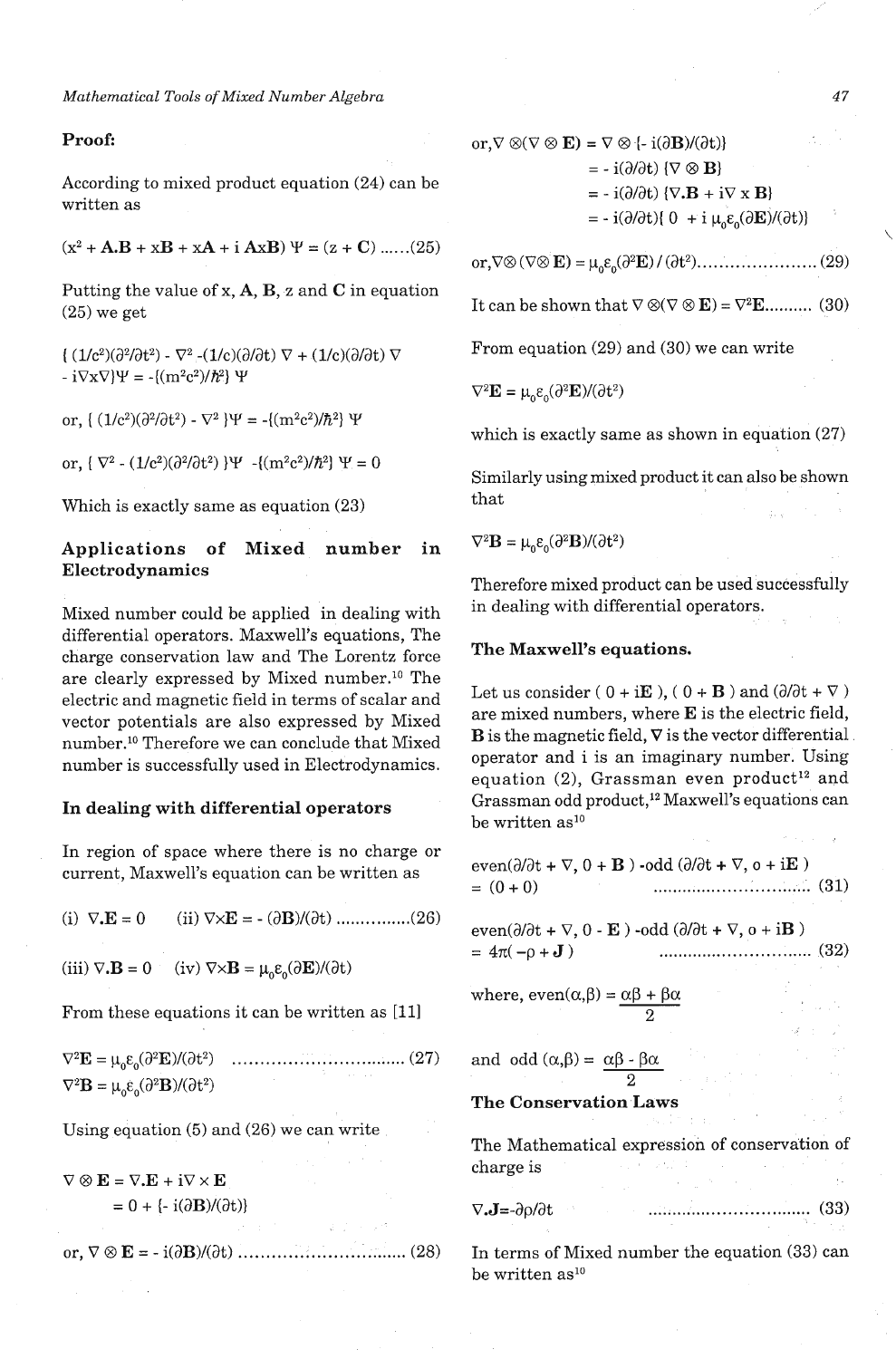48

 $scalar(\partial/\partial t + \nabla)(\nabla \cdot \mathbf{E} + \nabla \times \mathbf{B} - \partial \mathbf{E}/\partial t) =$ scalar(a/at + V){471(p + **J))** ..................... (34)

## The Lorentz Force

Mathematically Lorentz Force law13 can be written as

 $\mathbf{F} = q(\mathbf{E} + \mathbf{v} \times \mathbf{B})$ 

In terms of Mixed number equation (35) can be written  $as<sup>10</sup>$ 

even(q + qv, 0 + E) - odd(q + qv, 0 + iB) = (b + F) ........................... (36)

# The Electric and Magnetic field in terms of scalar and vector potentials

In terms of scalar and vector potentials the Electric and Magnetic field can be written as

| $E = -\nabla \varphi - \partial A/\partial t$ |  |
|-----------------------------------------------|--|
| $B = \nabla X A$                              |  |

Using the formula of mixed product, Grassman even product and Grassman odd product<sup>12</sup> equation (37) and (38) can be written  $as<sup>10</sup>$ 

 $\mathbf{B} = \text{odd}(\partial/\partial t - \nabla, \varphi + i\mathbf{A})$ 

# Applications of Mixed number in Special Relativity

Using Mixed number algebra we had found a new most general Lorentz Transformation which, we called Mixed Number Lorentz Transformation.<sup>14</sup> The Lorentz sum of velocities for the Mixed Number Lorentz Transformation is associative, the space generated by the Mixed Number Lorentz Transformation satisfies isotropic property, and Lorentz sum of velocities for the Mixed Number Lorentz Transformation has group property without rotation. The Lorentz sum of velocities for the most general Lorentz Transformation is non-associative, the space generated by it does not satisfy isotropic property and it does not satisfy group property without rotation.Therefore,

 $\ddot{\phantom{0}}$ 

it is a very innovative application of Mixed number algebra.

## **CONCLUSION**

The mathematical tools of Mixed number algebra i.e. the addition, product, adjoint, norm etc. are clearly explained. We have here applied the Mixed number in Quantum Mechanics, Electrodynamics and special relativity. The complete mathematical tools are necessary for the application of Mixed number. Therefore, this paper will be helpful for the further development and application of Mixed number algebra.

### References

- 1. Md. Shah Alam (2000). Study of Mixed Number, Proceedings of Pakistan Academy of Sciences 37(1):119-122.
- 2. Md. Shah Alam (2001). Comparative study of Quaternions and Mixed Number. Journal of Theoretics, 3(6). http:// www.journaloftheoretics.com/
- 3. Kyrala A. (1967). Theoretical Physics, W.B. Saunders Company. Philadelphia & London, Toppan Company Limited. Tokyo, Japan.
- 4. http://mathworld.wolfram.com/ Quaternion.html
- 5. http://www.cs.appstate.edu/~sjg/class/3110/ mathfestalg2000/quaternions.html
- 6. Md. Shak Alam (2001). Mixed Product of Vectors, Journal of Theoretics, 3(4) http://www.journaloftheoretics.com/
- 7. Md. Shah Alam (2003). Comparative study of mixed product and quaternion product. Indian Journal of Physics  $-A$ , 77(1)
- 8. Md. Shah Alam (2003). Applications of Mixed number in Quantum Mechanics, Proceedings of Pakistan Academy of Sciences 40(2).
- 9. Schiff L. I. (1968). Quantum Mechanics, McGraw Hill International Book Com.